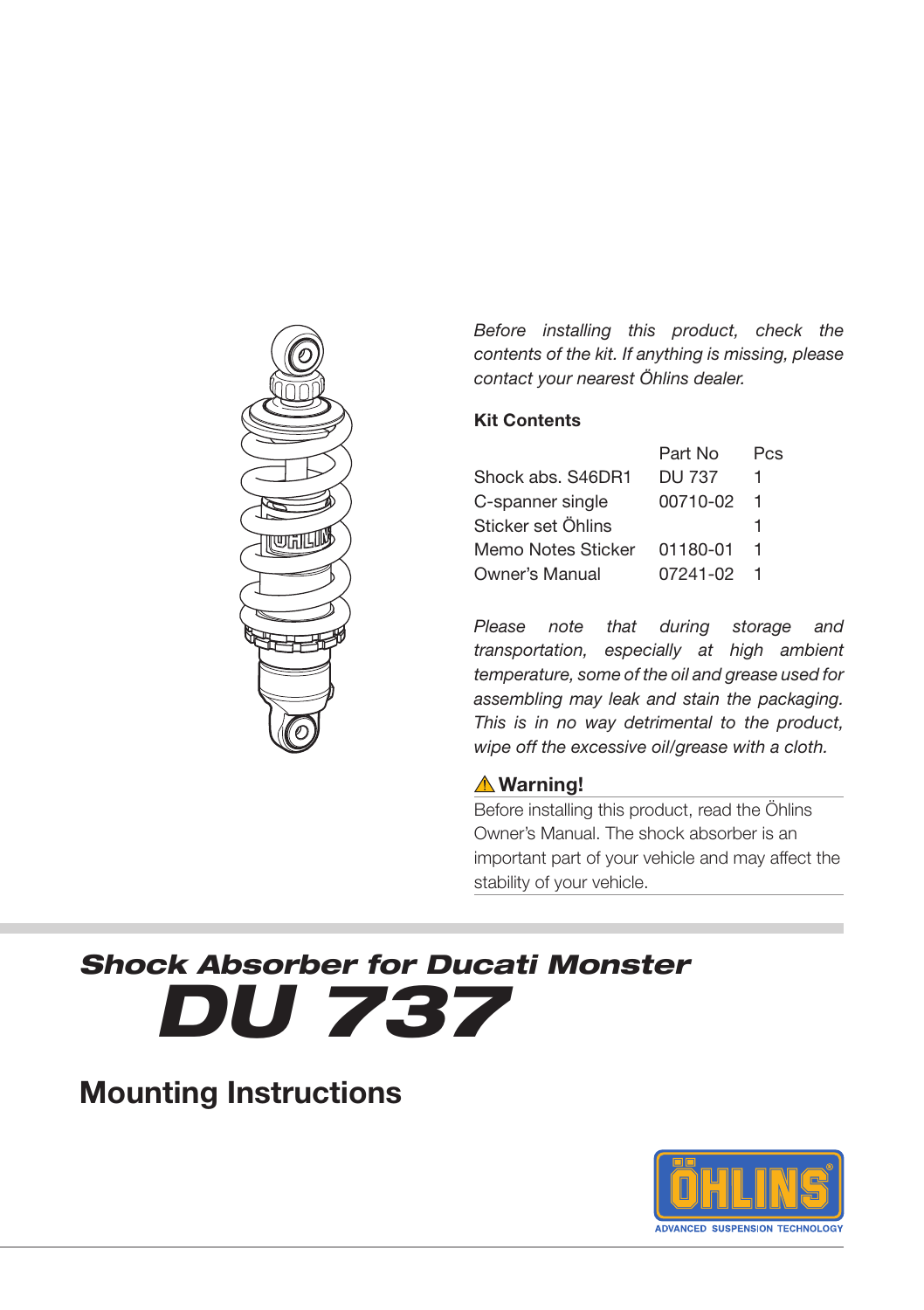# **How to install**

# **Warning!**

It is advisable to have an Öhlins dealer install the shock absorber.

When installing, consult your Vehicle Service Manual.

### **1**

Put the motorcycle on a workstand so that the rear wheel barely touches the ground.

# **Warning!**

Make sure the vehicle is securely supported so that it will not tip.

## **2**

Loosen and remove the lower shock absorber attachment screw.

## **3**

Loosen the nut at the top attachment.

#### **4**

Raise the motorcycle slightly with the rear wheel still on the ground, to remove the shock absorber from the rear.

## **Note!**

Before installing the Öhlins shock absorber, clean the vehicle thoroughly.

# **5**

Install the original upper bracket on the Öhlins shock absorber.

# **6**

Install the Öhlins shock absorber.

# **7**

Fasten the attachment screws, do not tighten yet.

#### **Note!**

Lower the motorcycle so that the shock absorber is slightly compressed, before tightening the screws.

# **8**

Tighten the attachment screws.

#### **Note!**

Make sure that all removed parts are reinstalled like they were before the installation of the Öhlins shock absorber.

# **Caution!**

Make sure that all screws are tightened to the correct torque and that nothing fouls or restricts movement of the shock absorber when the suspension is fully compressed or extended.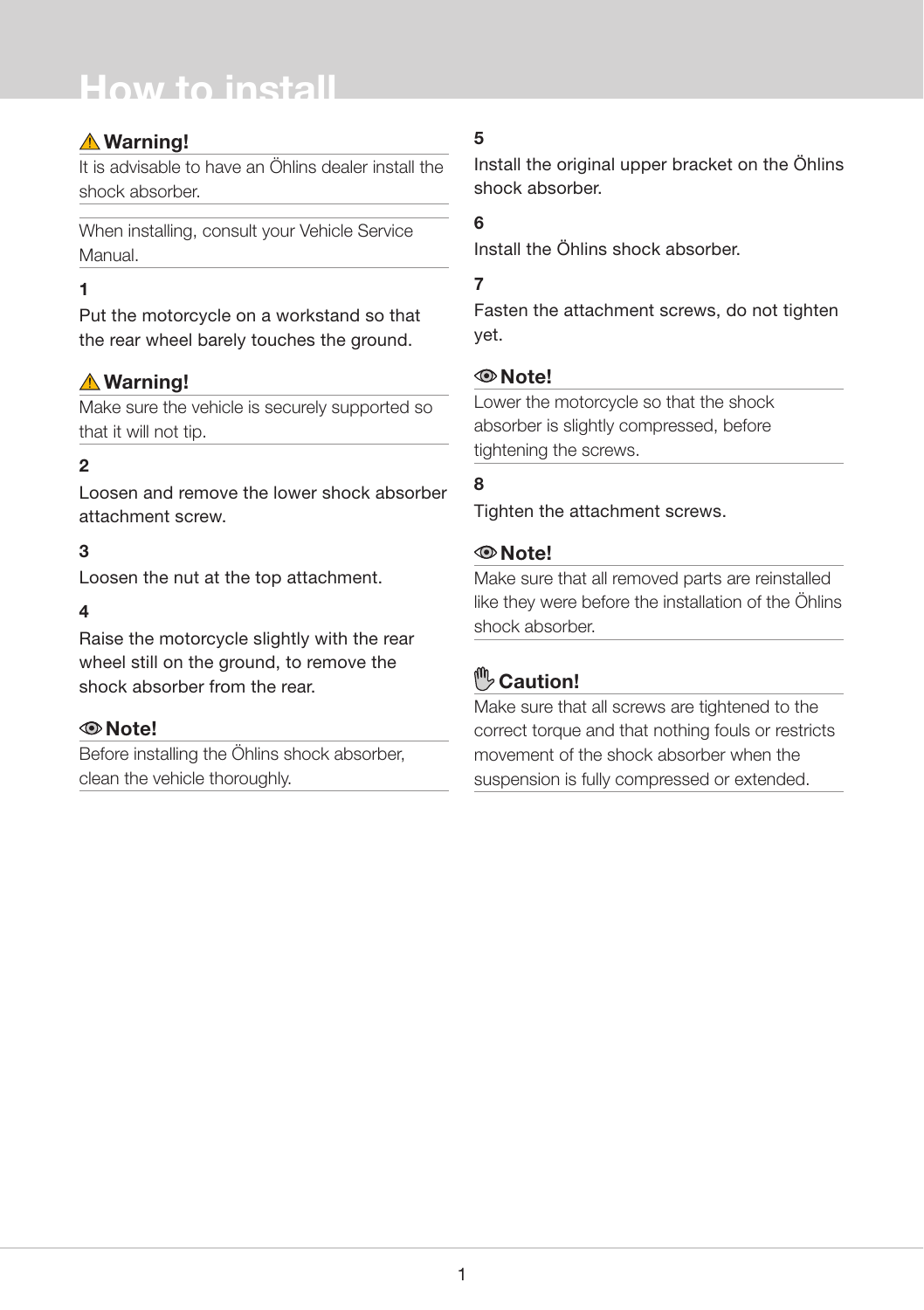# **How to install**